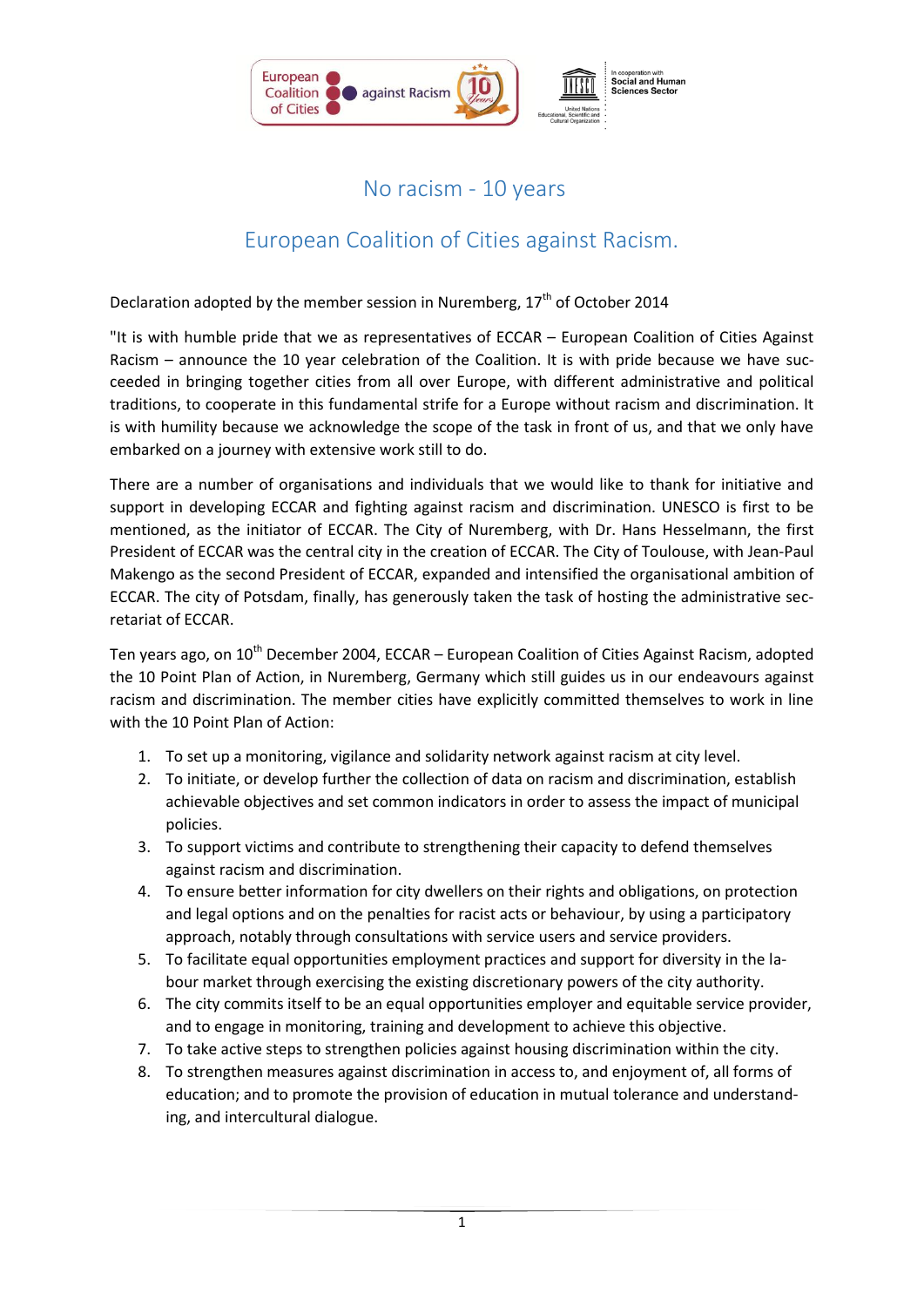

- 9. To ensure fair representation and promotion for the diverse range of cultural expression and heritage of city dwellers in the cultural programmes, collective memory and public space of the city authority and promote interculturality in city life.
- 10. To support or establish mechanisms for dealing with hate crimes and conflict management.

We know from national and European Union parliamentary elections that there are politicians with popular support that pursue racist politics and that defend discrimination. We have seen how racism and discrimination in the form of Afrophobia, anti-Semitism, anti-Ziganism and Islamophobia - to name some of the central forms – have increased through extreme right wing or racist parties. However, everyday practices of racism and discrimination do also occur within authorities as well as other organisations in Europe of today. While it is necessary to recognise the situation of racism and discrimination in Europe 2014, we do at the same time resolve our continued commitment to be a central actor in struggling against all forms of racism and discrimination. We do so proudly and humbly. Proudly in the knowledge of dedicated cities working together, interchanging information, searching for best practices and constructively criticising each other. We do so humbly, acknowledging that racism and discrimination remains still part of our reality in our cities, despite our commitment.

The European Coalition of Cities Against Racism is composed of cities, organisations and researchers that have decided to eradicate racism and discrimination. In times of growing globalisation and urbanisation, the municipalities are a key factor in ensuring that all their citizens, regardless of their nationality, ethnic, cultural, religious or social origin, can live in dignity, security and justice. We see our city inhabitants, and the civil societies of our cities as central partners in combatting racism and discrimination. Beside the cities and our cofounder UNESCO, we see all organisations and authorities that are committed to fighting racism and discrimination as friends and potential allies in our common task.

By organising open conferences, by networking and cooperating, as well as exchange of practices with other actors fighting racism and discrimination, and by joint campaigns organised through EC-CAR, the aim is to put increased emphasis on the work against racism and discrimination throughout Europe.

At the public general conferences and at the internal meetings of ECCAR the members exchange and reflect together with guests and partners from European institutions and organisations on the multiple aspects of racism and discrimination, and on the possible answers to it. This cooperation between municipalities and with civil society actors, include best practices against racism in education, the labour market, the housing and the health sector, specific challenges in fighting discrimination against Muslim and Sinti and Roma communities, the role of sport and education for antiracism actions, especially among young people, the rise of right-wing extremism in Europe, the use of history and memory for an antiracist education, how to develop a local action plan.

Furthermore, ECCAR provides research based instruments for supporting the cities in the planning and implementation of their policies against racism and discrimination, through its research working group in cooperation with a wide range of partners.

ECCAR promotes joint campaigns between the cities for the International Day for the Elimination of Racial Discrimination on the 21<sup>sts</sup> of March, such as the video we produced last year on this occasion.